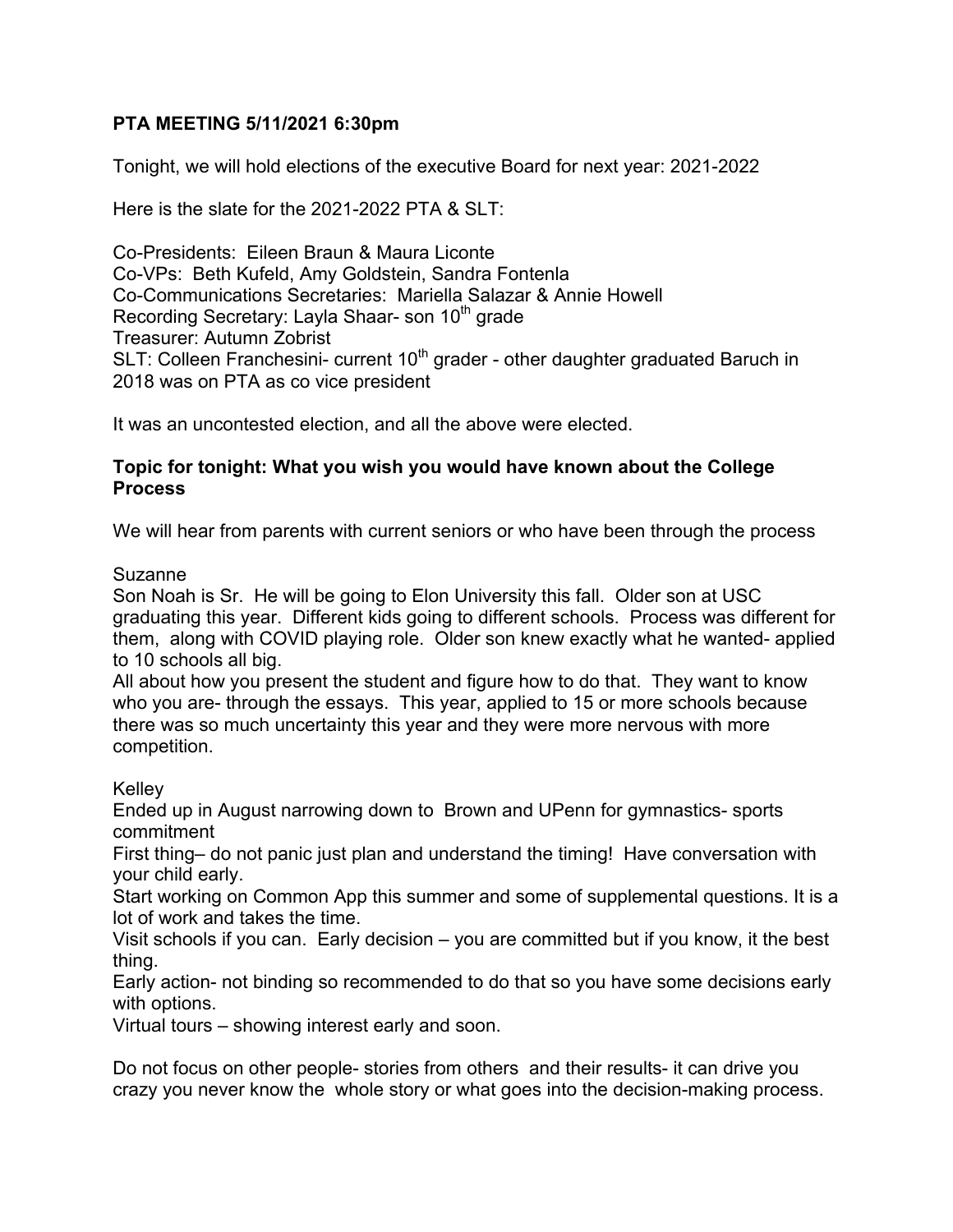Some students have financial consideration, so they are not able to apply Early Decision. SUNY best options for financial reason. Complete FAFSA- financial aid and give you what your expected family contribution should be.

Schools that meet full financial need- you can google. If you have student on high end of stats you will get merit. Some schools give it regardless of you are above the statistics. Common data- can look at the SAT scores and see where you fall within that range. Important to work on this during summer- common app - Supplemental essays take a lot of time.

How many schools did you apply to?

Linda-15 schools to have variety. Wanted to be at a school we can afford. Essays are lot and turn off for the kids but better to be safe than sorry. Its manageable if you take time and spread out. I regret not doing Early Action if the schools have it- you get notification earlier and puts you at ease.

Early action by Nov 15- application due

Michigan and Tulane deferred a lot of kids from Early Action into regular decision this year so many more applications

Because you did not have to send test scores so many schools had many more applications.

Test optional- best to submit good score but if you do not have score at or better than school mean then you shouldn't submit.

Students must follow Baruch's college office strict timeline for when Baruch has to fill out or send information. Make sure your student knows the proper timeline

Should have had one on one with college counselors in Junior year. They will help you think about majors and what type of schools – to help you generate your college list. We have schools come and speak to our students Jr year to get to know the schools better. – this year we did by zoom

Started college elective class-

Hard for 2 counselors to manage all the seniors and we started college elective class – Jrs started this spring.

Look at different colleges- what are you interests; do you want to go away or stay home? Baruch has partnered with a company called Prompt- they do college essays and students had 3 sessions on how to write your college essay. They are writing it now and will send to the Prompt people and they will send feedback to enable them to work on it this summer. Ms. Ross will continue to help students that still need help with essay. How to ask for teacher recommendations- that will be next lesson for college elective

Colleges like to see a job that you get paid for during in summer. Show you can be responsible.

Hard to find jobs. Or volunteer – do not spend whole summer during Sat work and essays